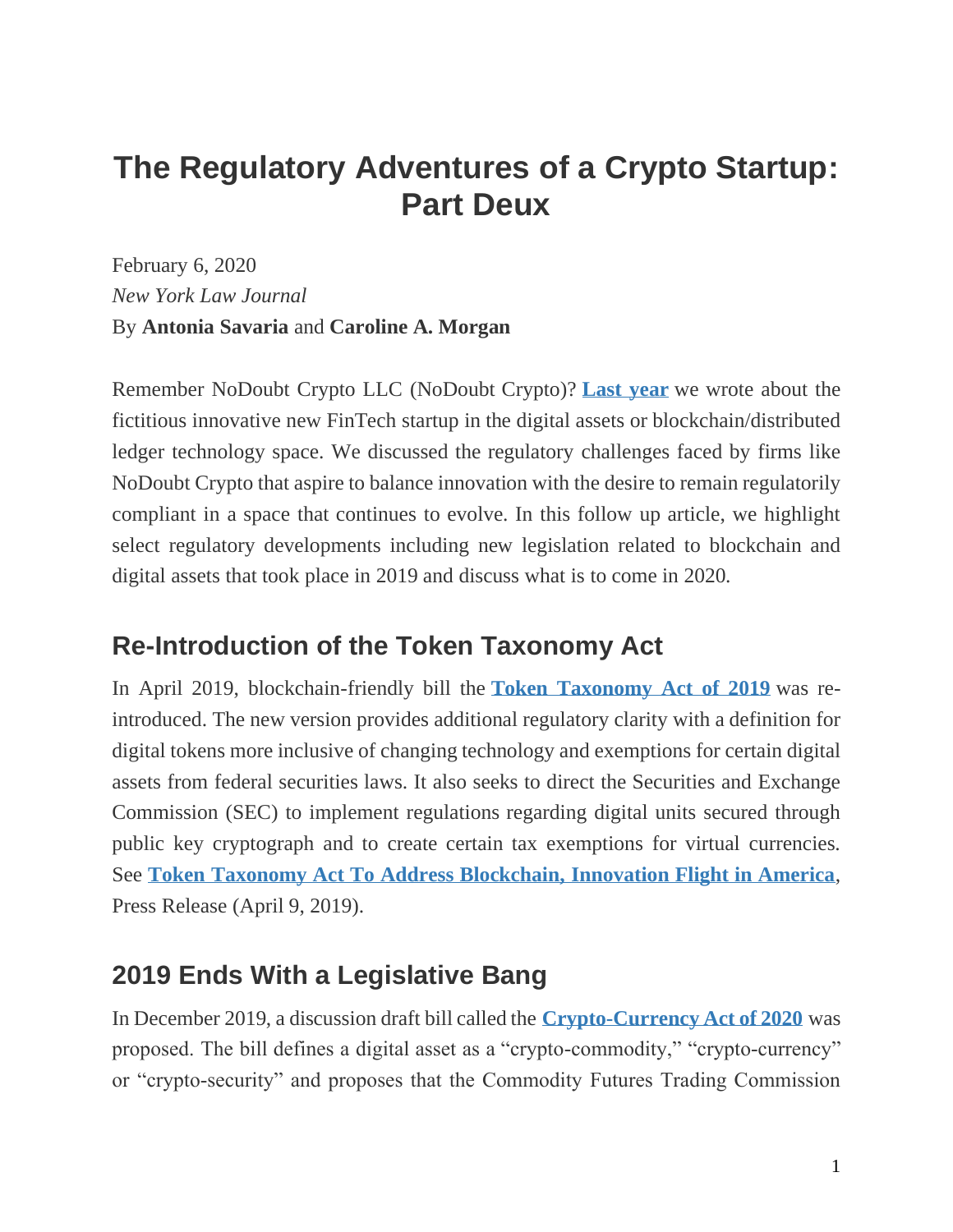(CFTC), the Department of Treasury acting through the Financial Crimes Enforcement Network (FinCEN), and the SEC act as the "Federal crypto regulator" for each respective digital asset category. It also proposes that the respective federal crypto regulators make available to the public a list of licenses, certifications, or registrations required to create or trade digital assets.

NoDoubt Crypto is cautiously optimistic that Congress will shed more light on policy for blockchain projects and clarify terminology used in the digital assets/blockchain industry.

# **It Takes Three To Tango?**

NoDoubt Crypto is impressed that in 2019 regulators collaborated to issue guidance for digital assets and used terminology common in the blockchain space. In October, the CFTC, FinCEN and the SEC issued a joint statement to remind certain financial institutions engaged in activities involving digital assets of their anti-money laundering and countering the financing of terrorism obligations under the Bank Secrecy Act. See **[Leaders of CFTC, FinCEN, and SEC Issue Joint Statement on Activities](https://www.sec.gov/news/public-statement/cftc-fincen-secjointstatementdigitalassets)  [Involving Digital Assets](https://www.sec.gov/news/public-statement/cftc-fincen-secjointstatementdigitalassets)**, Public Statement (Oct. 11, 2019).

Earlier in the year, the SEC and FINRA also issued a joint statement focusing on the Customer Protection Rule. The statement discussed noncustodial broker-dealer models for digital asset securities, defining them as "virtual currencies," "coins," and "tokens" and for purposes of the joint statement, referring to digital assets that are securities as "digital asset securities." **[Joint Staff Statement on Broker-Dealer Custody of Digital](https://www.sec.gov/news/public-statement/joint-staff-statement-broker-dealer-custody-digital-asset-securities)  [Asset Securities](https://www.sec.gov/news/public-statement/joint-staff-statement-broker-dealer-custody-digital-asset-securities)**, Public Statement (July 8, 2019).

# **Bit by Bit**

NoDoubt Crypto is pleased to learn that, in response to changes in the marketplace, the New York State Department of Financial Services (DFS) is proposing new requirements for firms that are already "bitlicensed" in New York and want to list new coins. See **[First Step in DFS Review of New York's Four-Year-Old BitLicense;](https://www.dfs.ny.gov/reports_and_publications/press_releases/pr1912101)**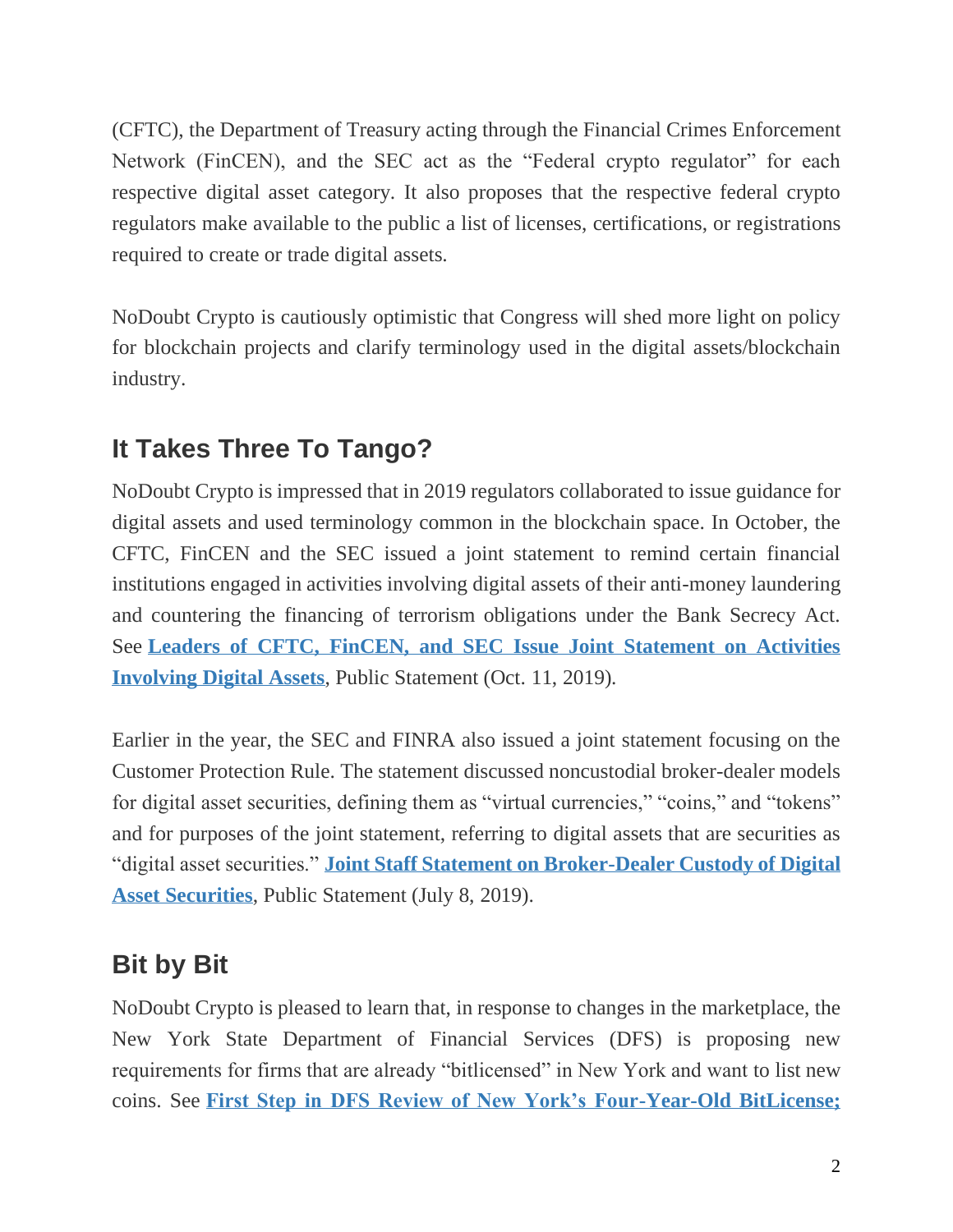**[DFS Seeks Comment on Proposal by Jan. 27, 2020](https://www.dfs.ny.gov/reports_and_publications/press_releases/pr1912101)**, Press Release (Dec. 11, 2019). The DFS will issue its final guidance following review of comments due Jan. 27, 2020.

#### **No-Action (Letters) Speak Louder …**

NoDoubt Crypto is getting the regulatory message loud and clear. The SEC's **[Strategic](https://www.sec.gov/news/press-release/2018-240)  [Hub for Innovation and Financial Technology](https://www.sec.gov/news/press-release/2018-240)** (FinHub) published a framework expanding on the analysis of whether a digital asset is an investment contract (a concept initially discussed in the 1946 case of *[SEC v. Howey](http://cdn.loc.gov/service/ll/usrep/usrep328/usrep328293/usrep328293.pdf)*) and whether offers and sales of digital assets are security transactions. See **Framework for ["Investment Contract"](https://www.sec.gov/corpfin/framework-investment-contract-analysis-digital-assets)  [Analysis of Digital Assets](https://www.sec.gov/corpfin/framework-investment-contract-analysis-digital-assets)** (April 3, 2019).

On the same date, the SEC issued the first of several no-action letters in 2019, declaring that the tokens in the case of *[TurnKey Jet](https://www.sec.gov/divisions/corpfin/cf-noaction/2019/turnkey-jet-040219-2a1.htm)* were not securities and not subject to registration pursuant to federal securities laws. The SEC considered whether the network was fully developed and operational, among other factors, such as, the immediate use of the tokens for the intended functionality, token transfer restrictions, token price restrictions, repurchase restrictions and token marketing. Additional noaction letters also include *[Pocketful of Quarters](https://www.sec.gov/corpfin/pocketful-quarters-inc-072519-2a1)* (July 25, 2019) and *[Paxos Trust](https://www.sec.gov/divisions/marketreg/mr-noaction/2019/paxos-trust-company-102819-17a.pdf)  [Company](https://www.sec.gov/divisions/marketreg/mr-noaction/2019/paxos-trust-company-102819-17a.pdf)* (Oct. 28, 2019).

#### **Martin Act Is Not a 'Roving Mandate' To Regulate**

NoDoubt Crypto watched the regulatory developments continue with **[New York's](https://www.nysenate.gov/legislation/laws/GBS/A23-A)  [Martin Act](https://www.nysenate.gov/legislation/laws/GBS/A23-A)**, a law that gives the New York Attorney General the ability to investigate and prevent fraud in connection with securities or commodities. In April 2019, the New York Attorney General won a **[court order](https://ag.ny.gov/sites/default/files/2019.04.24_signed_order.pdf)** against Bitfinex, a virtual asset trading floor, and Tether Limited, issuer of the virtual currency tether, who represented that tether was backed 1 to 1 in U.S. dollars and allegedly covered up an \$850 million loss to investors. The order prevented the companies from loaning, extending credit to, or making any other claim about the cash reserves of tether, among other things. The following month, the order was modified and Bitfinex and Tether continued their regular business practices. In so doing, the court stated that the Martin Act "does not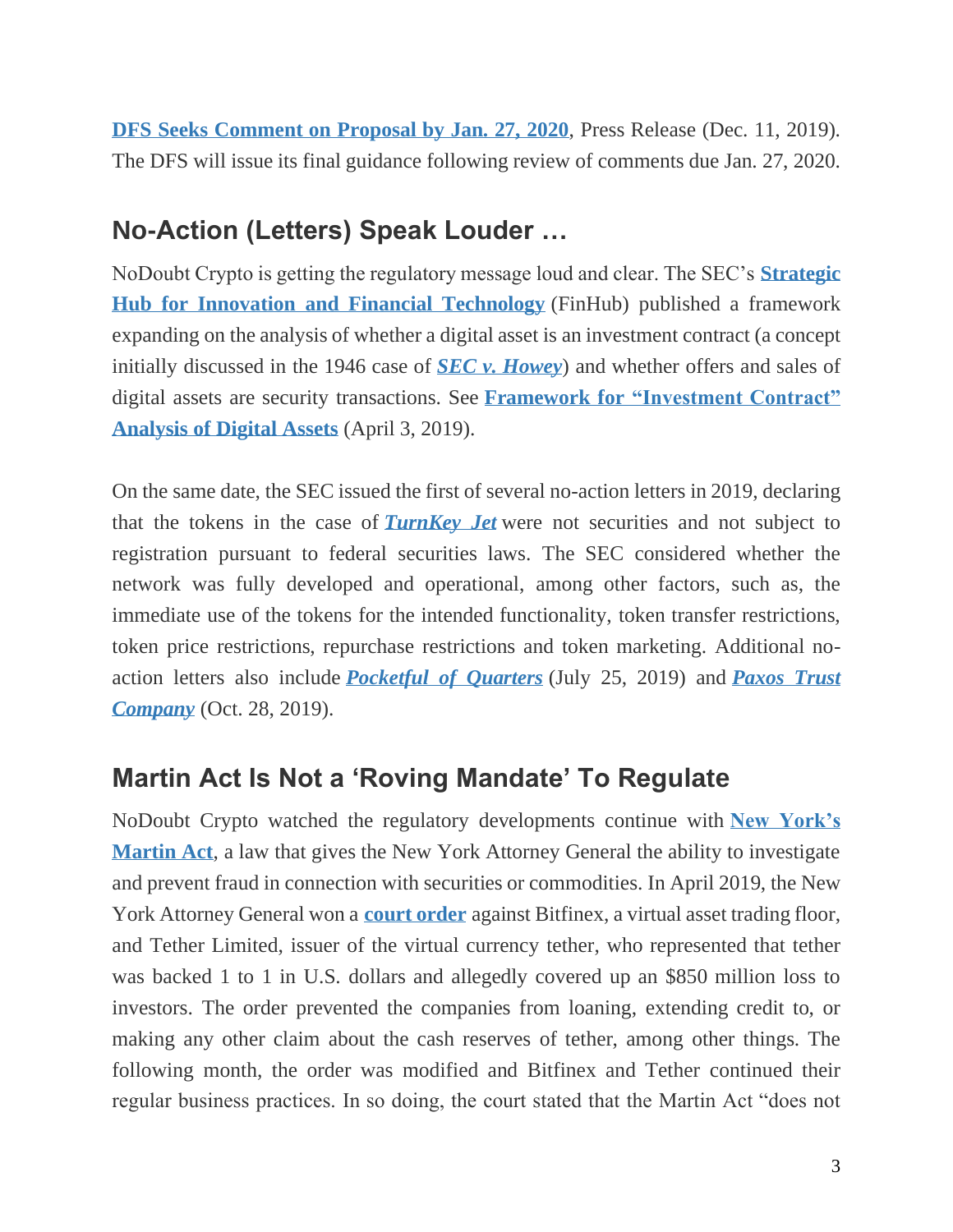provide a roving mandate to regulate commercial activity." See **[New York Court](https://www.bitfinex.com/posts/363)  [Grants Bitfinex's Motion to Modify Injunction](https://www.bitfinex.com/posts/363)**, Bitfinex (May 16, 2019).

#### **NY's New Data Security Law**

NoDoubt Crypto saw that last year also brought New York to the forefront of privacy and data security laws with the passage of the **[Stop Hacks and Improve Electronic](https://legislation.nysenate.gov/pdf/bills/2019/S5575B)  [Data Security Act \(the SHIELD Act\)](https://legislation.nysenate.gov/pdf/bills/2019/S5575B)**. The implications in the FinTech community can be widespread because the law imposes data breach notification requirements on any business that owns or licenses private information of New York residents, regardless of whether it conducts business in New York.

In March 21, 2020, the second part of the Act goes into effect that requires businesses to develop, implement and maintain a data security program. NoDoubt Crypto is preparing so it can avoid penalties for noncompliance, which can include up to \$250,000 for breach notification violations and an uncapped amount for data security violations.

# **Now About That ICO …**

Though Initial Exchange Offerings (IEOs) are now the rage, NoDoubt Crypto is still thinking about raising money through an Initial Coin Offering (ICO). Whether securities laws apply to ICOs may gain clarity from the SEC's much-publicized 2019 lawsuit against Kik Interactive Inc. (Kik). See *[SEC v. Kik Interactive](https://www.sec.gov/litigation/complaints/2019/comp-pr2019-87.pdf)*. The SEC alleges that Kik's sale of digital assets known as "Kin tokens" to investors using Simple Agreements for Future Tokens and its simultaneous sale to the general public constituted the sale of unregistered non-exempt investment contracts in violation of the Securities Act.

Kik argues that the SEC wrongly equates having aligned incentives with a common enterprise and that it misapplies the Howey test for an investment contract. See *[SEC v.](https://www.scribd.com/document/420998937/Kik-Response-to-SEC)  [Kik Interactive, Answer](https://www.scribd.com/document/420998937/Kik-Response-to-SEC)*, Scribd. The case may go to trial and with its potential impact on the industry it is a case NoDoubt Crypto will continue to watch.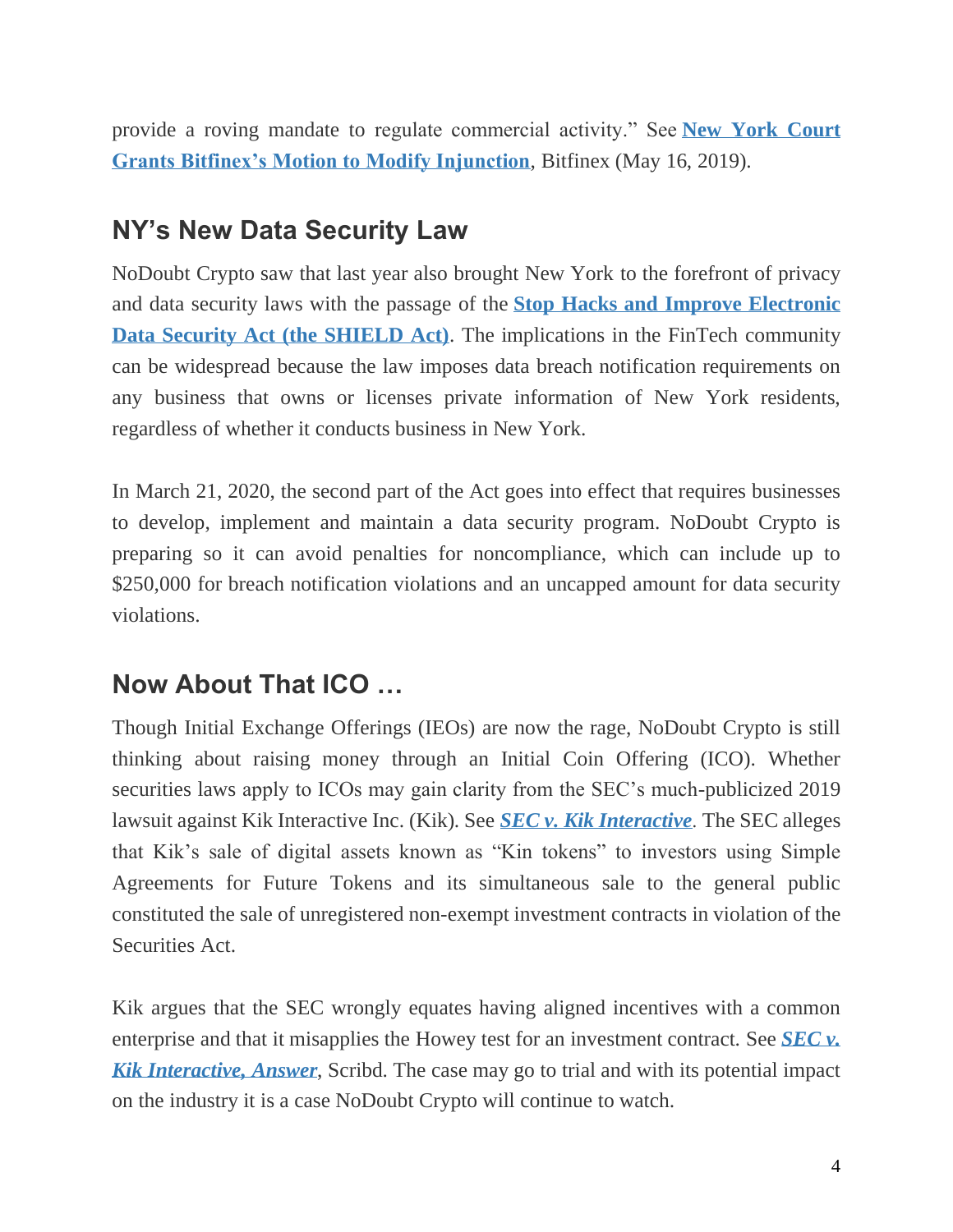# **SEC Fights Alleged \$1.7 Billion Unregistered Token Offering**

In October 2019, the SEC filed an enforcement action against Telegram Group (Telegram) to prevent an alleged \$1.7 billion unregistered token offering. See *[SEC v.](https://www.sec.gov/litigation/complaints/2019/comp-pr2019-212.pdf)  [Telegram Group and Ton Issuer](https://www.sec.gov/litigation/complaints/2019/comp-pr2019-212.pdf)*. According to the SEC, Telegram raised capital to finance the development of its own blockchain and mobile messaging application by selling approximately 2.9 billion digital tokens called "Grams" at discounted prices to initial purchasers worldwide, including 1 billion Grams in the United States. In return, Telegram was supposed to deliver the Grams to the purchasers by October 2019 who could then sell those Grams in the United States.

The SEC claims it filed an emergency action to stop Telegram from flooding the U.S. markets with unlawfully sold tokens. In emphasizing its enforcement powers, the SEC stated, "We have repeatedly stated that issuers cannot avoid the federal securities laws just by labelling their product a cryptocurrency or a digital token." See **[SEC Halts](https://www.sec.gov/news/press-release/2019-212)  [Alleged \\$1.7 Billion Unregistered Digital Token Offering](https://www.sec.gov/news/press-release/2019-212)**, Press Release (Oct. 11, 2019)

#### **Takeaway**

From proposed crypto legislation to aggressive enforcement actions, last year brought significant developments in the crypto/digital asset space. With the SEC's announcement that FinTech, and in particular firms engaged in the digital asset space, is an exam priority for 2020, it is critically important for businesses to monitor developments in the year ahead. See **[SEC Office of Compliance Inspections and](https://www.sec.gov/about/offices/ocie/national-examination-program-priorities-2020.pdf)  [Examinations Announces 2020 Examination Priorities](https://www.sec.gov/about/offices/ocie/national-examination-program-priorities-2020.pdf)** (Jan. 7, 2020). Stay tuned as we provide more insights to help your business navigate the FinTech space.

**Antonia Savaria** *is founder and CEO of Atlantia Advisers.* **Caroline A. Morgan** *is an associate at Fox Rothschild.*